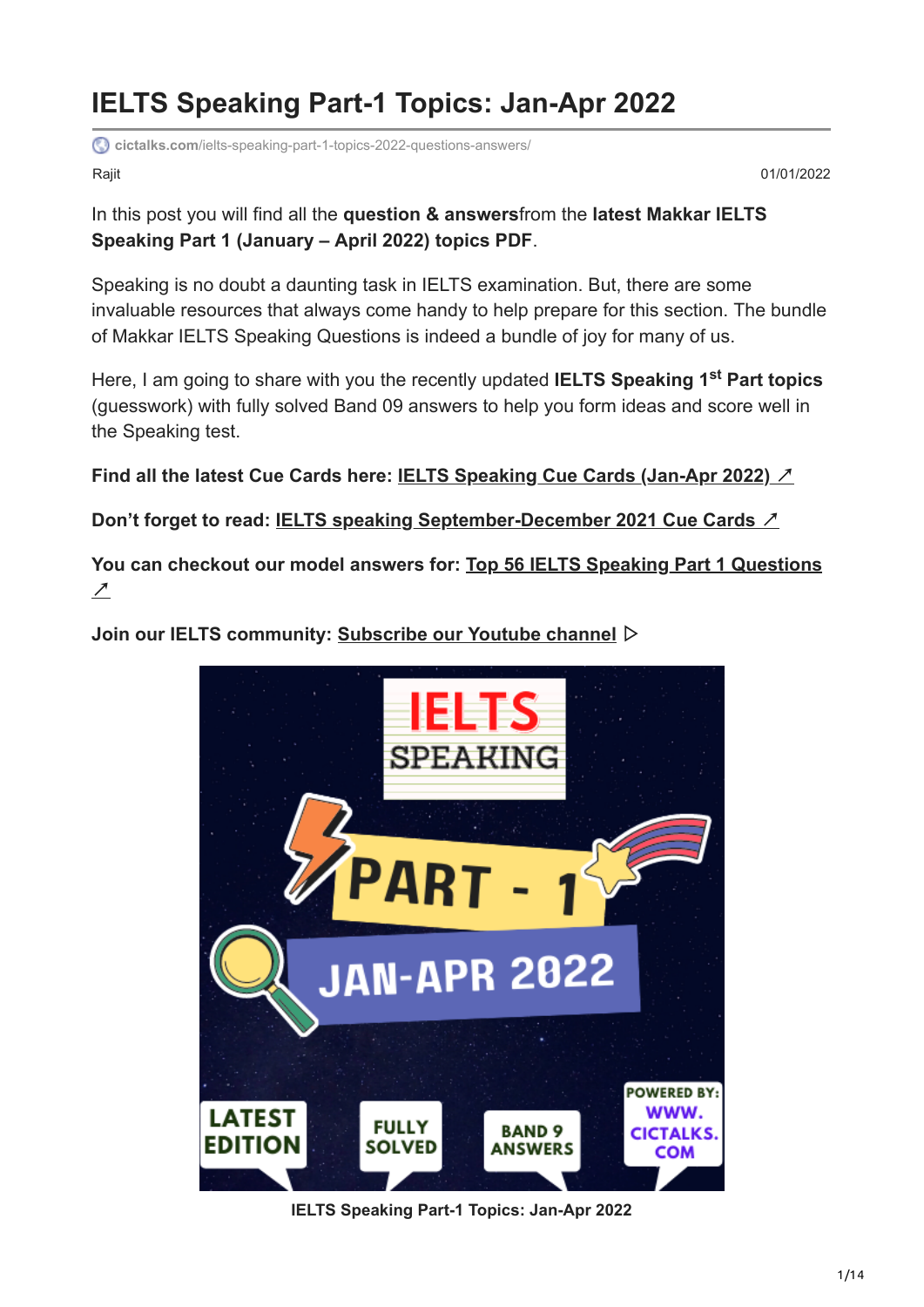### **MAKKAR IELTS SPEAKING PART – 1 Topics [2022]**

**IELTS Speaking Part – 1** focuses on the ability to share personal information and opinions on everyday life. There is no fixed quota of questions and the examiner is free to ask any number of questions. It lasts for around *4-5 minutes*.

Following are the probable set of questions given in the latest makkar pdf that may be asked by the examiner in the months of January to April:

## **SPENDING TIME WITH OTHERS**

- 1. Do you like talking with people? Why?
- 2. How do you like spending time with your friends?
- 3. Would you prefer to study alone or with others?
- 4. Do you remember a time when you need to cooperate with others?

### [Answers](https://cictalks.com/ielts-speaking-part-1-spending-time-with-others/) <sub>1</sub>

### **PETS & ANIMALS**

- 1. What's your favourite animal? why?
- 2. What is the most popular animal in your country?
- 3. Have you ever had a pet before?
- 4. Where do you prefer to keep your pet, indoors or outdoors?

### [Answers](https://cictalks.com/ielts-speaking-part-1-pets-animals-headphones-shoes/) ↗

### **HEADPHONES**

- 1. Do you use headphones?
- 2. What type of headphones do you use?
- 3. When would you use headphones?
- 4. In what conditions, you won't use headphones?

[Answers](https://cictalks.com/ielts-speaking-part-1-pets-animals-headphones-shoes/) ↗

### **SHOES**

- 1. Do you like buying shoes? How often?
- 2. Have you ever bought shoes online?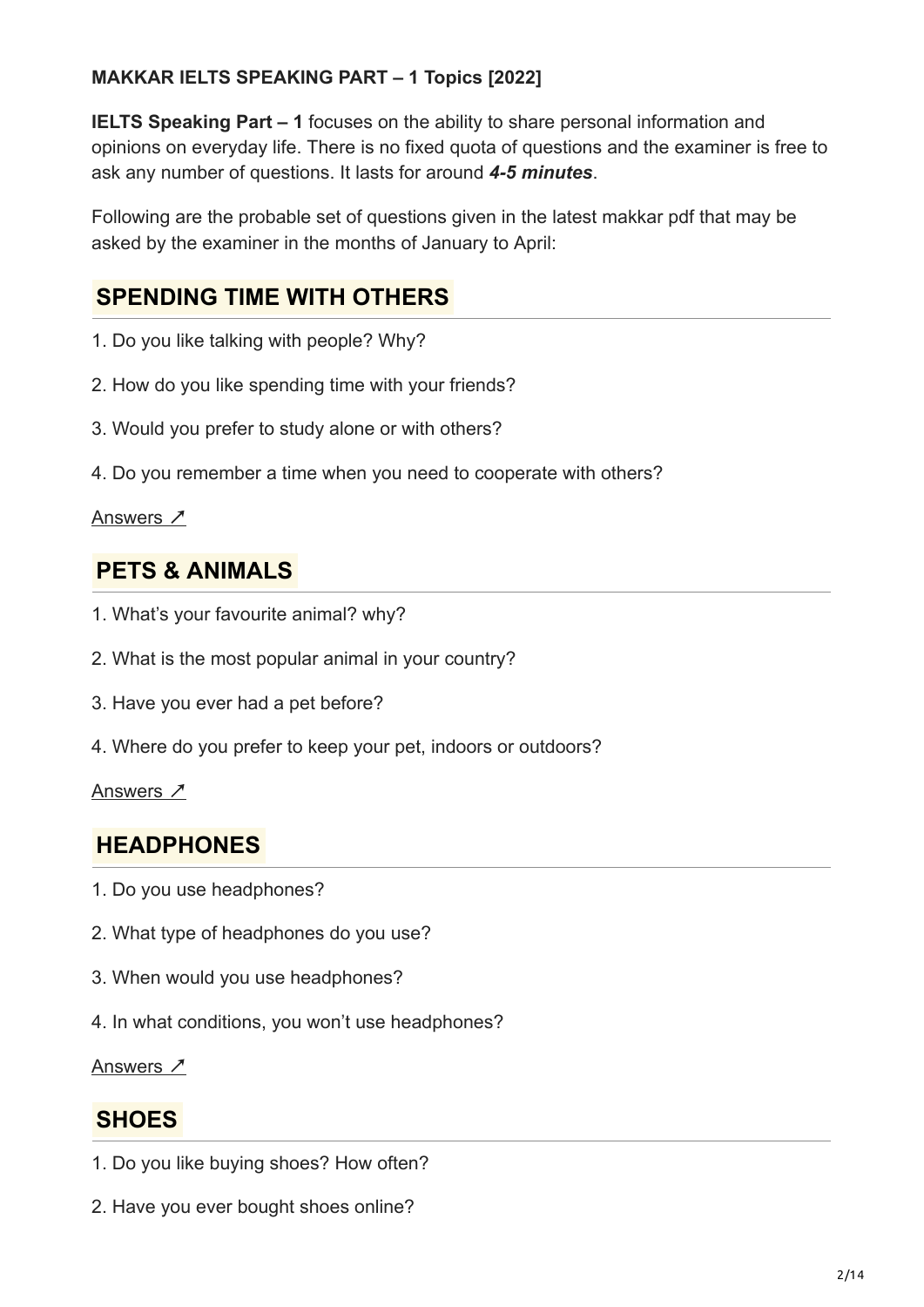- 3. How much money do you usually spend on shoes?
- 4. Which do you prefer, fashionable shoes or comfortable shoes?

### [Answers](https://cictalks.com/ielts-speaking-part-1-pets-animals-headphones-shoes/) ↗

## **PUBLIC GARDENS & PARKS**

- 1. Would you like to play in a public garden or park?
- 2. What would you like to do when visiting a park?
- 3. How have parks changed today compared to the time when you were a kid?
- 4. Would you prefer to play in a personal garden or public garden?

### [Answers](https://cictalks.com/ielts-speaking-part-1-public-gardens-parks-apps-colours/) Z

## **APPS**

- 1. What apps have you recently used?
- 2. What kinds of apps are you usually interested in?
- 3. What was the first app you used?
- 4. What kinds of apps would you like to use in the future?

<u>[Answers](https://cictalks.com/ielts-speaking-part-1-public-gardens-parks-apps-colours/) ∠</u>

## **COLOURS**

- 1. What's your favourite colour?
- 2. What's the colour you dislike? Why?
- 3. What colour makes you uncomfortable in your room?
- 4. What is the most popular colour in India?
- 5. Do colours affect your mood?
- 6. Does colour matter when you buy things?
- 7. What is the difference between men's and women's colour preference?
- 8. Have you ever seen a rainbow?

## **WEATHER**

1. What kind of weather do you like the most?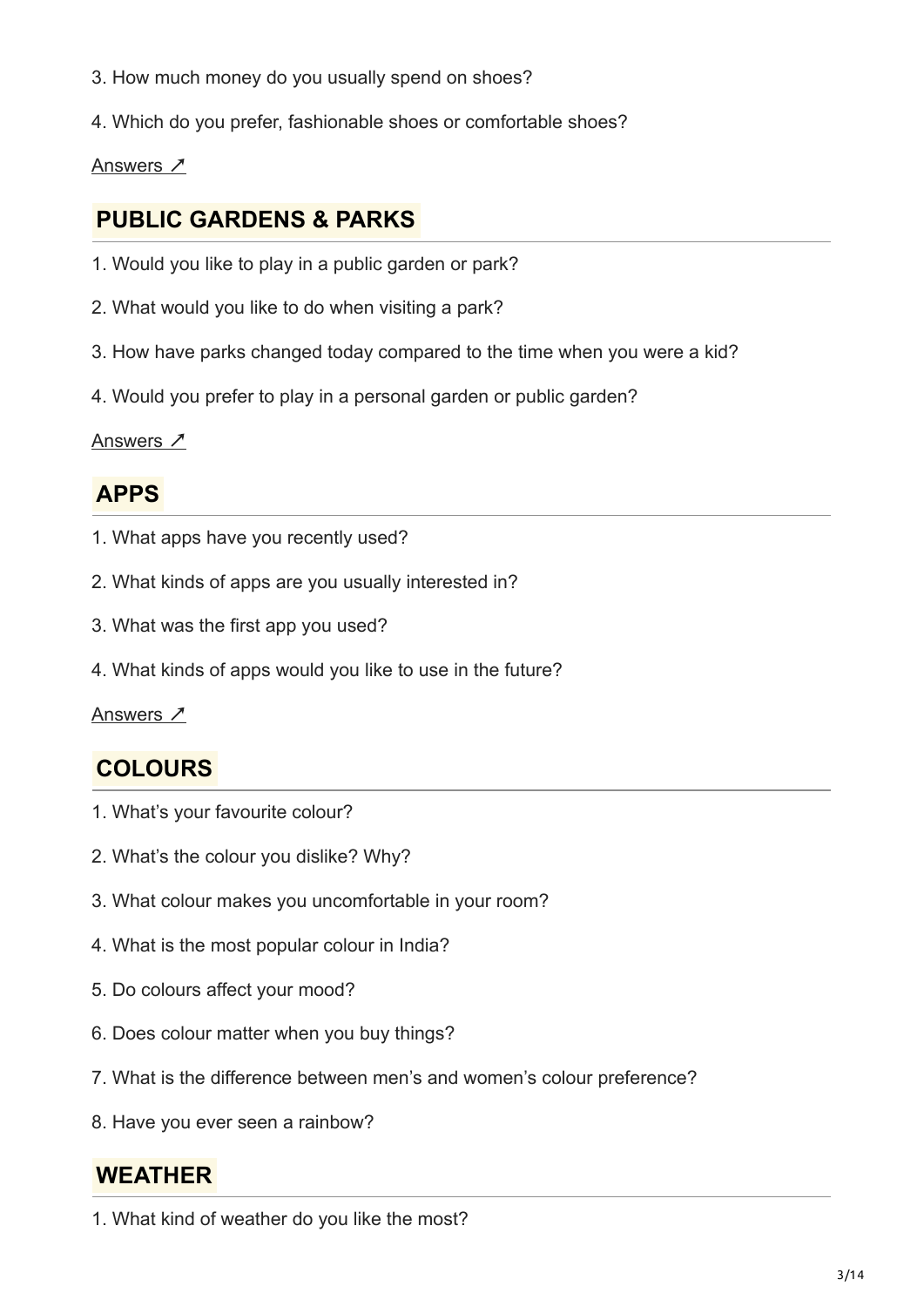- 2. What's the weather like in your hometown?
- 3. Do you like the weather in your hometown?
- 4. Do you prefer dry or wet weather?

[Answers](https://cictalks.com/ielts-speaking-part-1-weather-getting-lost-concentration/) <u>プ</u>

## **GETTING LOST**

- 1. Have you ever lost your way?
- 2. How can you find your way when you are lost?
- 3. Can you read a map when you get lost?
- 4. Have you ever helped someone who got lost?

### [Answers](https://cictalks.com/ielts-speaking-part-1-weather-getting-lost-concentration/) <u>入</u>

## **CONCENTRATION**

- 1. Is it difficult for you to stay focused on something?
- 2. What do you do to help you concentrate?
- 3. What may distract you when you are trying to stay focused?
- 4. When do you need to be focused?

### [Answers](https://cictalks.com/ielts-speaking-part-1-weather-getting-lost-concentration/) ↗

### **SCIENCE**

- 1. Do you like Science?
- 2. When did you start to learn about Science?
- 3. Which Science subject is interesting to you?
- 4. What kinds of interesting things have you done with Science?

### [Answers](https://cictalks.com/ielts-speaking-part-1-science-holidays/) Z

## **HOLIDAYS**

- 1. Where did you go for your last holiday?
- 2. Do you like holidays? Why?
- 3. Which public holiday do you like the best?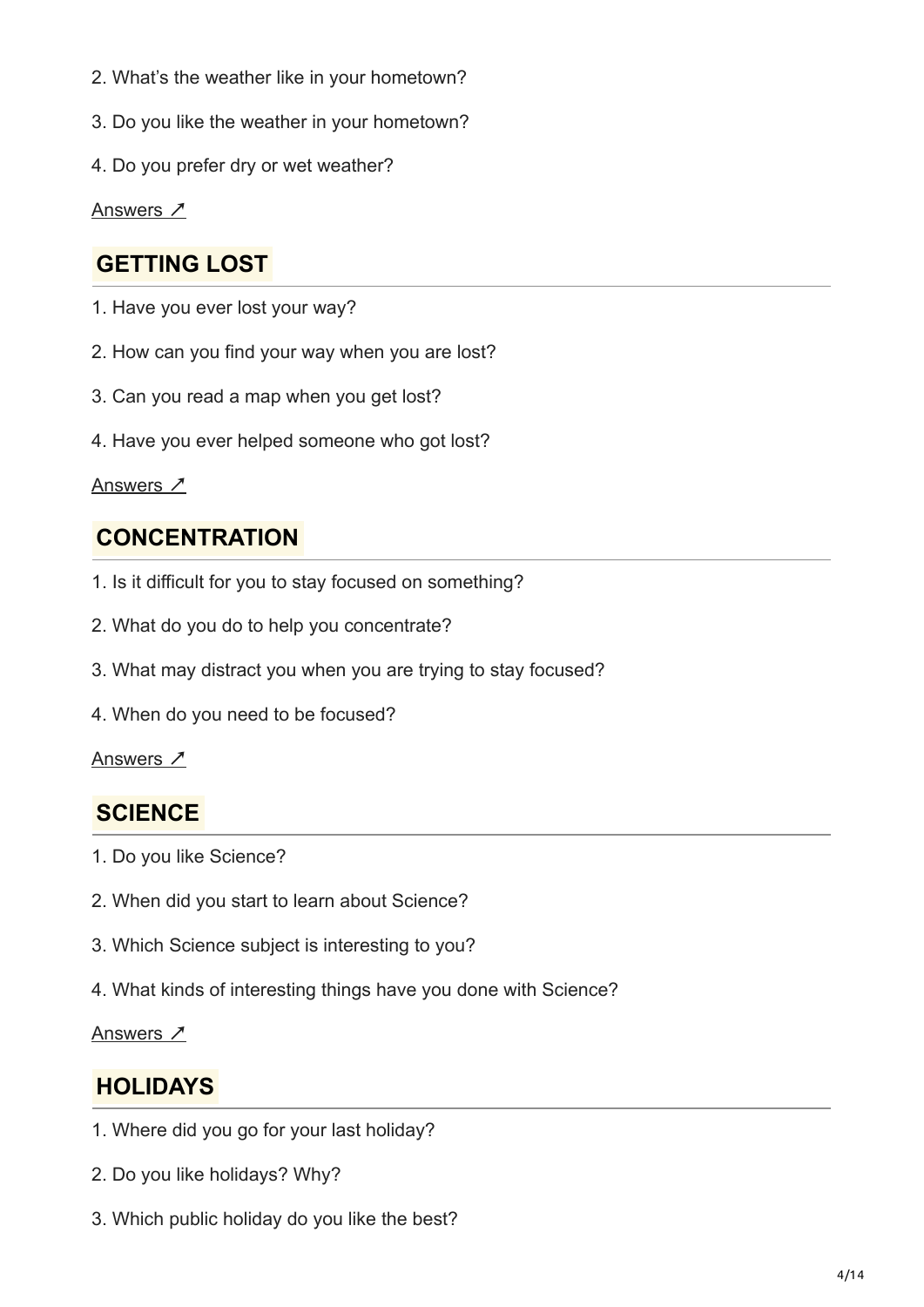4. What do you do on holidays?

### [Answers](https://cictalks.com/ielts-speaking-part-1-science-holidays/) <u>プ</u>

## **FLOWERS**

- 1. What kind of flowers do you know?
- 2. Are there any flowers that have special significance in your country?
- 3. Have you ever planted any flowers by yourself?
- 4. Have you sent flowers to anyone?

[Answers](https://cictalks.com/ielts-speaking-part-1-flowers-que-ans-vocabulary/) Z

## **BARBECUE**

- 1. Do you(Indians) like Barbecue?
- 2. Would you like to have barbecue with your friends or your family?
- 3. What kind of food is your favourite in barbecue?
- 4. Did you have experienced barbecue when you were a child?

### [Answers](https://cictalks.com/ielts-speaking-part-1-barbecue-cooking-ques-ans-vocab/) ∠

## **CAR TRIP**

- 1. Do you like to travel by car?
- 2. When do you travel by car?
- 3. Which is the farthest place you have ever traveled by car?
- 4. Do you like to sit on the front seat or back seat when travelling by car?

#### [Answers](https://cictalks.com/ielts-speaking-part-1-car-trip-ques-ans-vocabulary/) ↗

### **RELAX**

- 1. What do you do to relax?
- 2. Do you think doing sports is a right way to relax?
- 3. Do you think vacation is a good time for you to relax?
- 4. Do you think students need more relaxing time?

#### [Answers](https://cictalks.com/ielts-speaking-part-1-relax-ques-ans-band-9-vocabulary/) ↗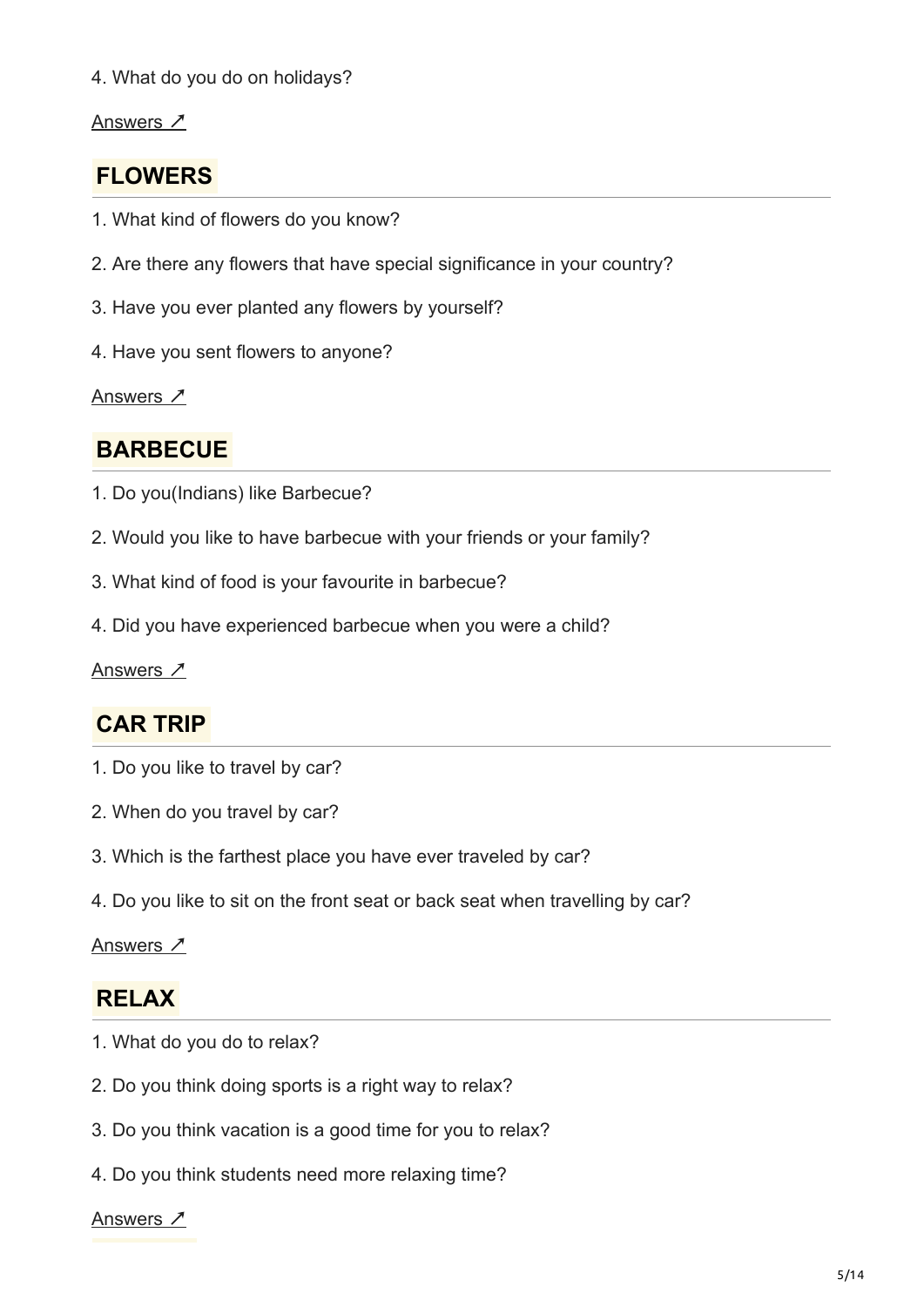## **WALLET**

- 1. Do you use a wallet?
- 2. Have you ever lost a wallet?
- 3. Have you ever sent a wallet to someone as a gift?
- 4. Do most of your friends use a wallet?

#### [Answers](https://cictalks.com/ielts-speaking-part-1-topic-wallet-ans-vocabulary/) <u>入</u>

## **ENVIRONMENT**

- 1. Would you like to work in a company related to environmental protection?
- 2. How can we protect the environment?
- 3. Do you think you have done enough to protect the environment?
- 4. Is there education about how to protect environment at schools?

### [Answers](https://cictalks.com/ielts-speaking-part-1-topic-environment-ans-vocabulary/) ↗

### **SPECIAL COSTUMES**

- 1. Do you like to wear special costumes?
- 2. Did you try any special costumes when you were young?
- 3. When was the last time you wore special costumes?
- 4. Did you ever buy special costumes?

### [Answers](https://cictalks.com/ielts-speaking-part-1-topic-special-costumes-ans-vocabulary/) <u>プ</u>

### **PRIMARY SCHOOL**

- 1. What did you like to do the most when you were in primary school?
- 2. How did you go to your primary school?
- 3. How do you like your primary school?
- 4. What did you do in your leisure time?

[Answers](https://cictalks.com/ielts-speaking-part-1-primary-school-qa-band-9-vocabulary/) Z

### **TREES**

1. What kind of trees do people usually plant in your country?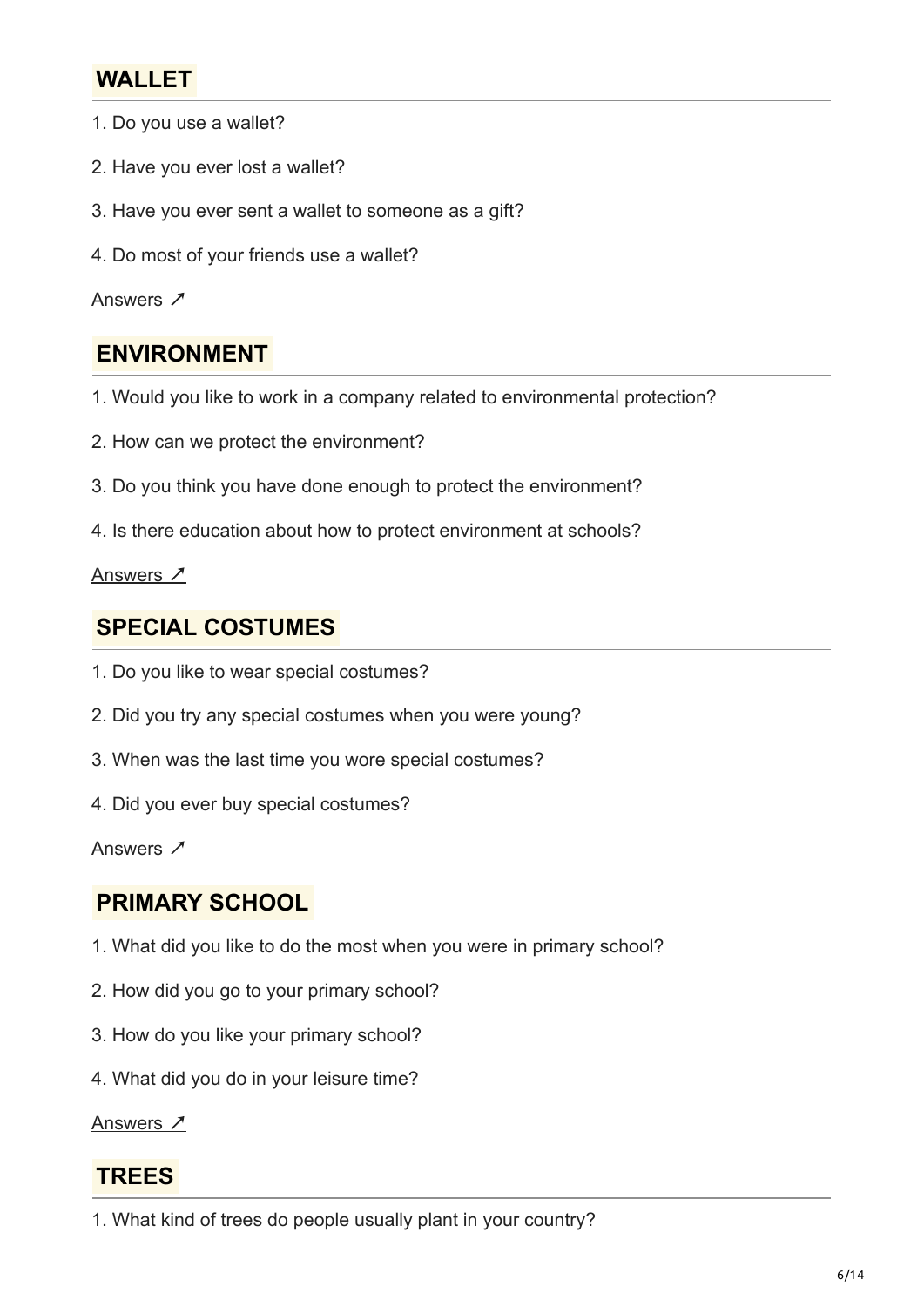- 2. Have you ever planted a tree?
- 3. What kind of trees do you plant?
- 4. Do you like planting trees and why?

[Answers](https://cictalks.com/ielts-speaking-part-1-topic-trees-que-ans-vocabulary/) <u>プ</u>

## **NEW YEAR**

- 1. How do you celebrate New Year?
- 2. Do you still remember a New Year that you celebrated?
- 3. Do you have any rituals or ceremonies to celebrate the New Year in your country?
- 4. Why do people think New Year is a new beginning?

### [Answers](https://cictalks.com/ielts-speaking-part-1-new-year-que-ans-vocabulary/) <u>入</u>

## **HAPPINESS**

- 1. Is there anything that makes you feel happy lately??
- 2. What do you do to stay happy?
- 3. Can you stay happy all the time?
- 4. Is it important to be happy?

### [Answers](https://cictalks.com/ielts-speaking-part-1-happiness-feel-happy-qa-vocabulary/) Z

## **DECORATION**

- 1. What is the decoration like in your home?
- 2. What kind of decoration do you prefer?
- 3. Do Indian people like decorating their homes?
- 4. What's your favourite colour when decorating your home?

### [Answers](https://cictalks.com/ielts-speaking-part-1-decoration-que-ans-vocabulary/) ↗

## **FARMING**

- 1. Have you ever visited a farm?
- 2. What kind of farm do you like?
- 3. Do you think farming is important?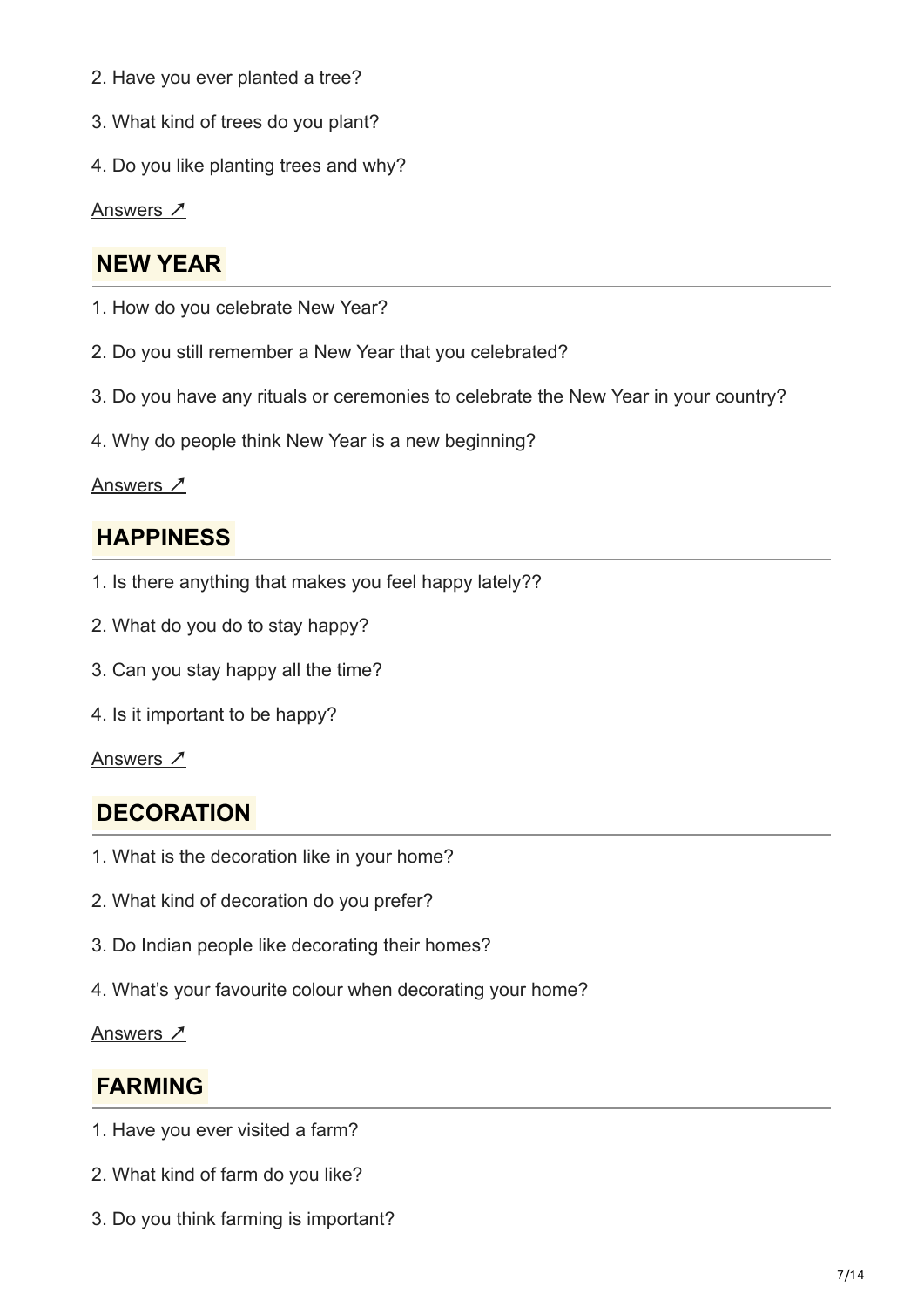4. Did you do any work at the farm when you were young?

[Answers](https://cictalks.com/ielts-speaking-part-1-farming-que-ans-vocabulary/) <u>プ</u>

## **FURNITURE**

- 1. Do you have a lot of furniture in your home?
- 2. Is there anyone who bought furniture for you?
- 3. What kind of furniture would you like to buy?
- 4. Which furniture do you like best in your home?

[Answers](https://cictalks.com/ielts-speaking-part-1-furniture-que-ans-vocabulary/) Z

## **PHASES OF LIFE**

- 1. Do you enjoy your current stage of life?
- 2. In what stage of your life were you the happiest?
- 3. Which stage of your life do you think is the most important?
- 4. What's your plan for your next stage of life?

[Answers](https://cictalks.com/ielts-speaking-part-1-stages-of-life-que-ans-vocab/) ∠

## **HOME COUNTRY**

- 1. Which part of your country do you like to live in?
- 2. Do you know the history of your country well?
- 3. What makes you feel proud of your country?
- 4. Will you stay in India in the future?

### [Answers](https://cictalks.com/ielts-speaking-topic-part-1-home-country/) ↗

## **VIEW FROM THE WINDOW**

- 1. What scenery can you see from the window of your room?
- 2. Do you like to watch the scenery from your window?
- 3. Do you want to live in a house with beautiful window views?
- 4. How do you feel when you can't see any beautiful view from your window?

[Answers](https://cictalks.com/ielts-speaking-part-1-window-view-ans-vocab/) ↗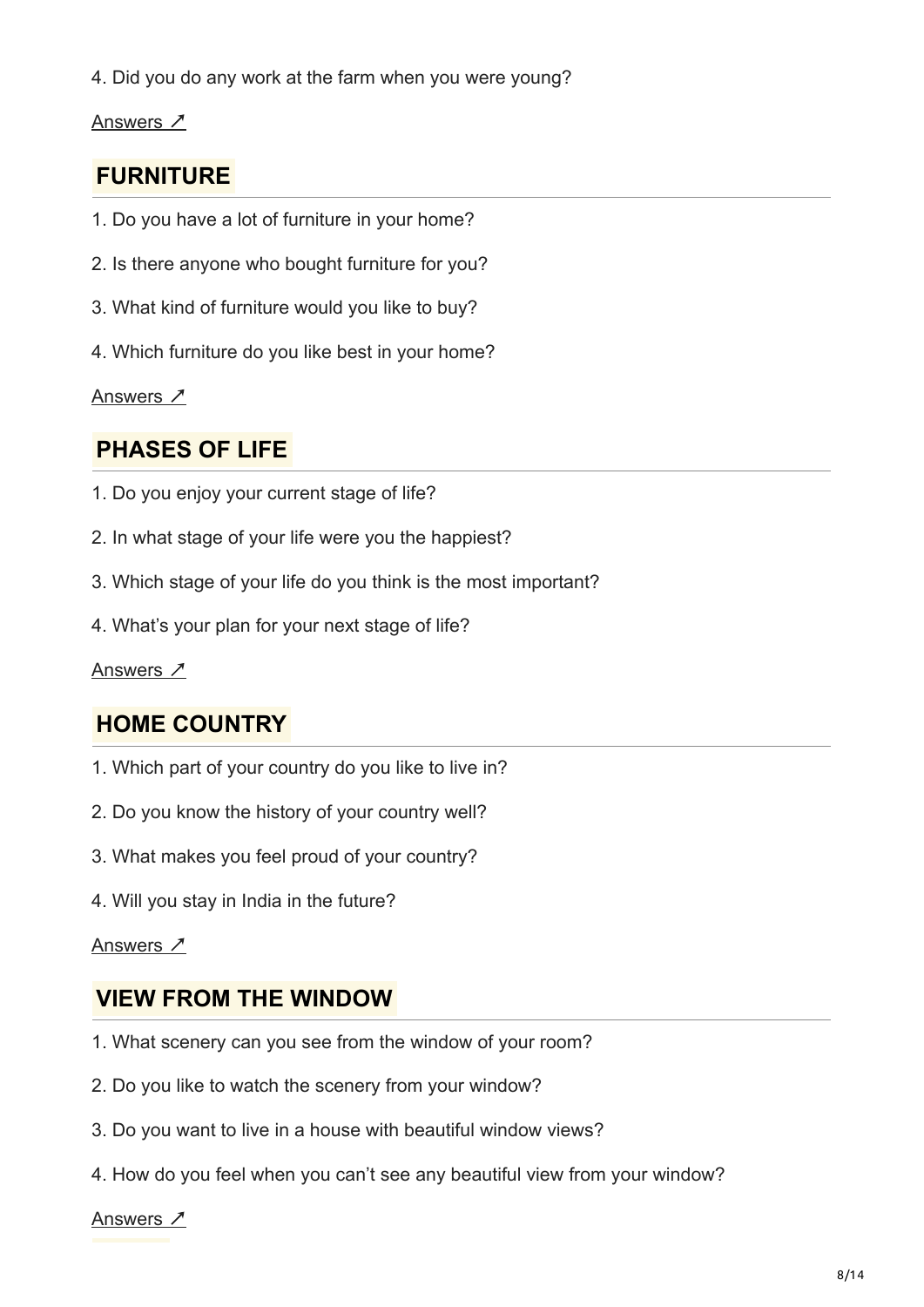## **NAME**

- 1. Is it easy for you to remember names of people?
- 2. How do you remember names of people?
- 3. How do you feel when people can't remember your name?
- 4. Do you often forget names of people?

### [Answers](https://cictalks.com/ielts-speaking-part-1-name-que-ans-vocabulary/) Z

## **NEW ACTIVITIES**

- 1. Do you like to try new activities and why?
- 2. What activities would you like to try?
- 3. What activities did you do when you were a child?
- 4. Do you like to try new activities alone or with friends?

### [Answers](https://cictalks.com/ielts-speaking-part-1-topic-new-activities/) <u>入</u>

## **READING**

- 1. Do you you like reading?
- 2. Do you like to read at home or in other places?
- 3. In what places do you think it is difficult to read?
- 4. Do you like to read by yourself or with other people?

### [Answers](https://cictalks.com/ielts-speaking-part-1-reading-que-ans-vocabulary/) <u>プ</u>

### **GETTING UP EARLY**

- 1. Do you often get up early in the morning?
- 2. What do you usually do when you get up early?
- 3. Do you get up early on weekends?
- 4. Which morning do you like the best in a week?

[Answers](https://cictalks.com/ielts-speaking-part-1-topic-getting-up-early/) ∠

## **SINGING**

1. Do you often sing/ Do you often like to sing?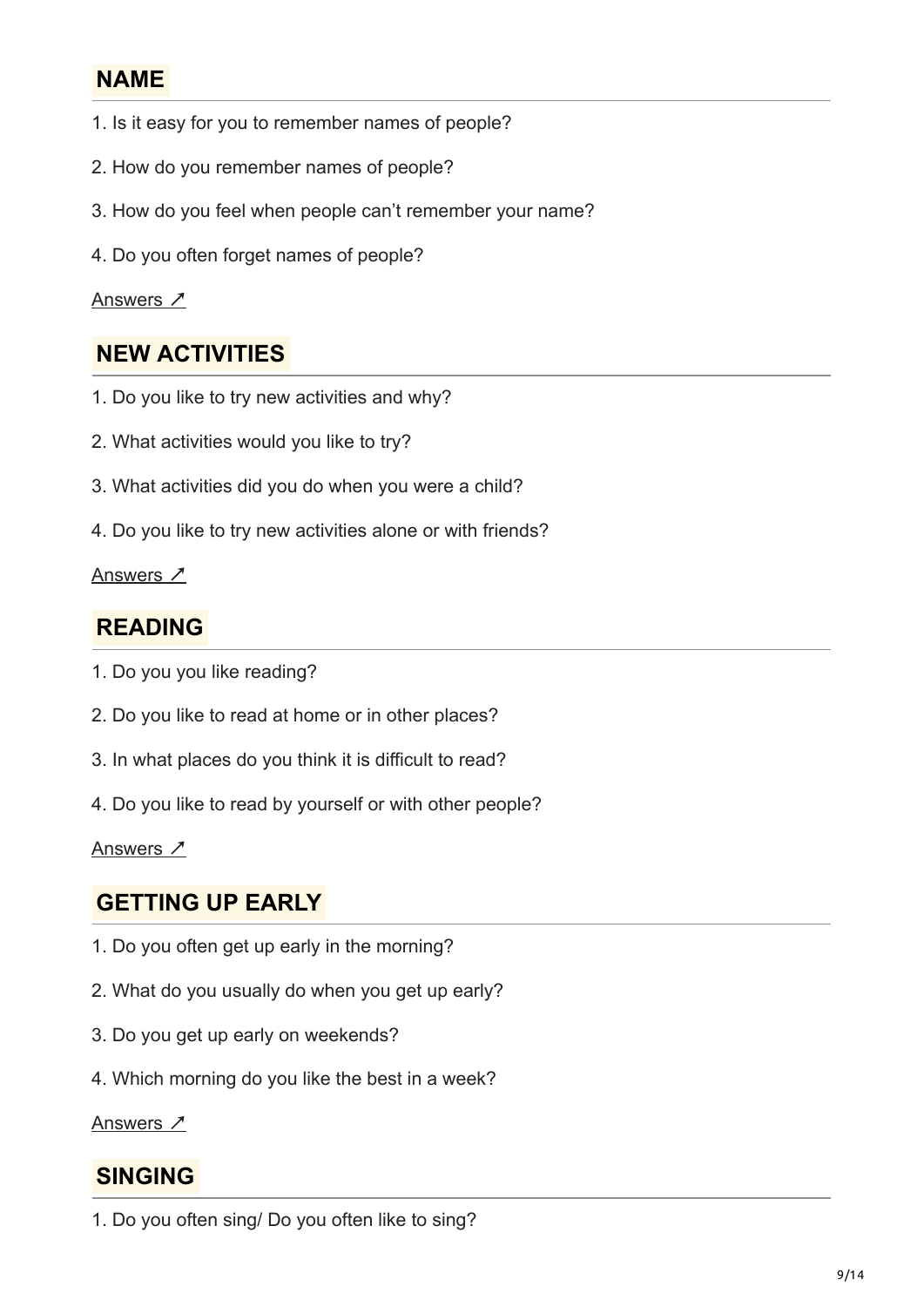- 2. When do you like to sing?
- 3. How much time do you spend in singing every day?
- 4. What kinds of music do you like to sing?
- 5. Is it difficult to sing well?
- 6. Do you want to be a singer?
- 7. Will you learn singing in the future?
- 8. Did you enjoy singing when you were younger?

[Answers](https://cictalks.com/ielts-speaking-part-1-singing-que-ans-vocabulary/) ↗

## **CLOTHES & FASHION**

- 1. Are you interested in clothing and fashion?
- 2. Do you have lots of nice clothes?
- 3. What kind(s) of clothes do you usually wear?
- 4. Would you say clothes are expensive in your country?
- 5. Do you like to wear fashionable clothes?
- 6. Is there anything that you used to wear in the past but not now?
- 7. Do you like shopping?
- 8. How often do you go for shopping for clothes?
- 9. How often do you buy clothes online?
- 10. Do you plan to buy any designer/branded clothes?

Answers ↗

## **RECYCLE**

- 1. Do you recycle things? why?
- 2. Did you recycle when your were a child?
- 3. Will you recycle in the coming future?
- 4. What kind of things do you recycle?

### [Answers](https://cictalks.com/ielts-speaking-part-1-text-messaging-sports-recycle/) ↗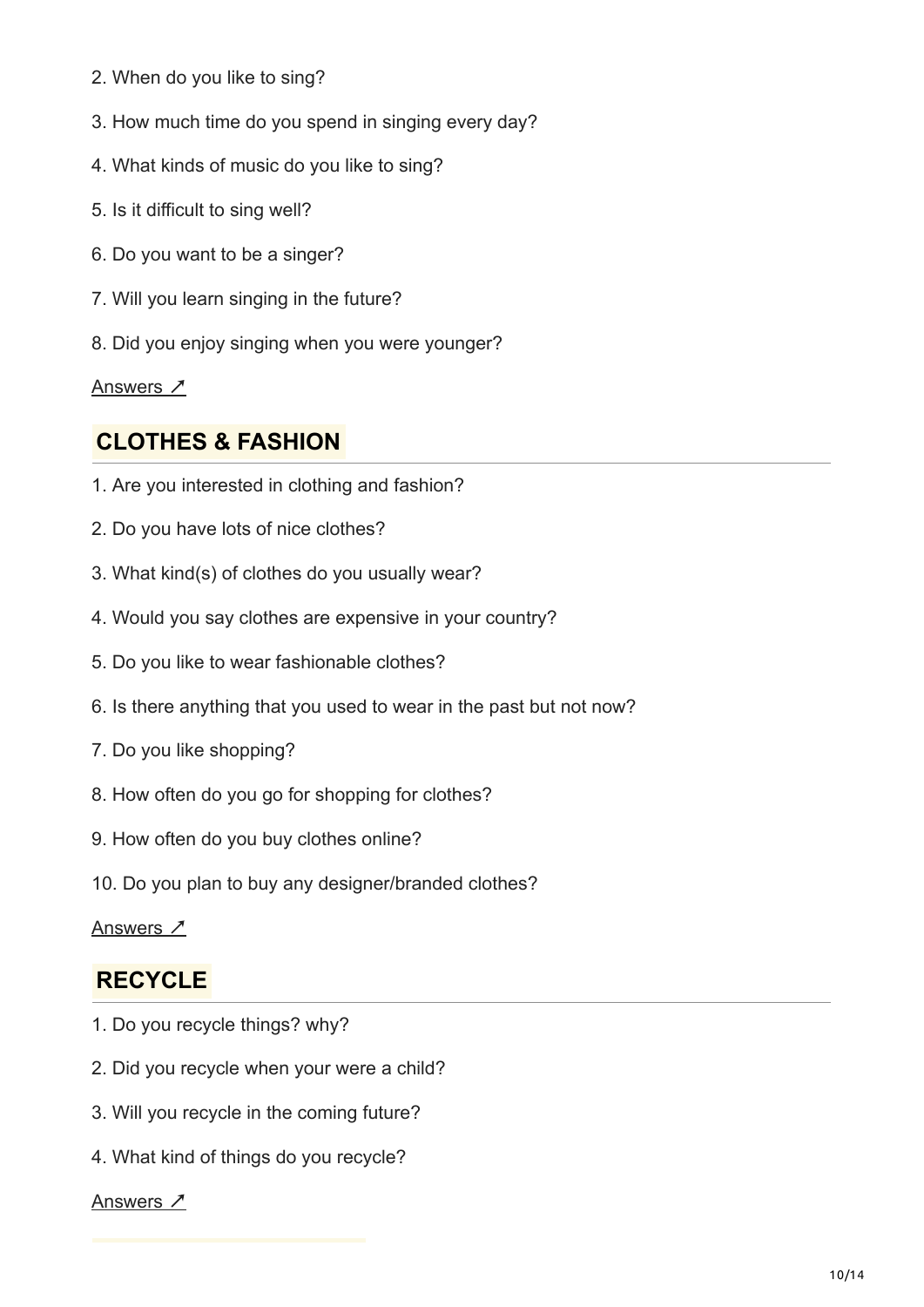## **SMS/TEXT MESSAGING**

- 1. Do you like texting?
- 2. Do you prefer sending or receiving messages?
- 3. Have you ever received a confusing text message?
- 4. In what circumstances is making a phone call better than sending an SMS?

#### [Answers](https://cictalks.com/ielts-speaking-part-1-text-messaging-sports-recycle/) <u>プ</u>

## **SPORTS**

- 1. Do you like sports? / Are you interested in sports?
- 2. What sports do you like?
- 3. Do most people in your country like sports?
- 4. What benefits do you think sports have?

#### [Answers](https://cictalks.com/ielts-speaking-part-1-text-messaging-sports-recycle/) <sub>1</sub>

## **PICNIC**

- 1. Did you go on a picnic when you were a child?
- 2. How often do you go on a picnic now?
- 3. Where do you go on a picninc?
- 4. What is the difference between going on a picnic and cooking at home?

### Answers ↗

### **GIFT**

- 1. What is the best present that you have ever received?
- 2. Do you give expensive gifts?
- 3. What do you give others as gifts?
- 4. What kind of gifts are popular in your country?

Answers Z

## **BEING TIDY**

1. Are you a tidy person?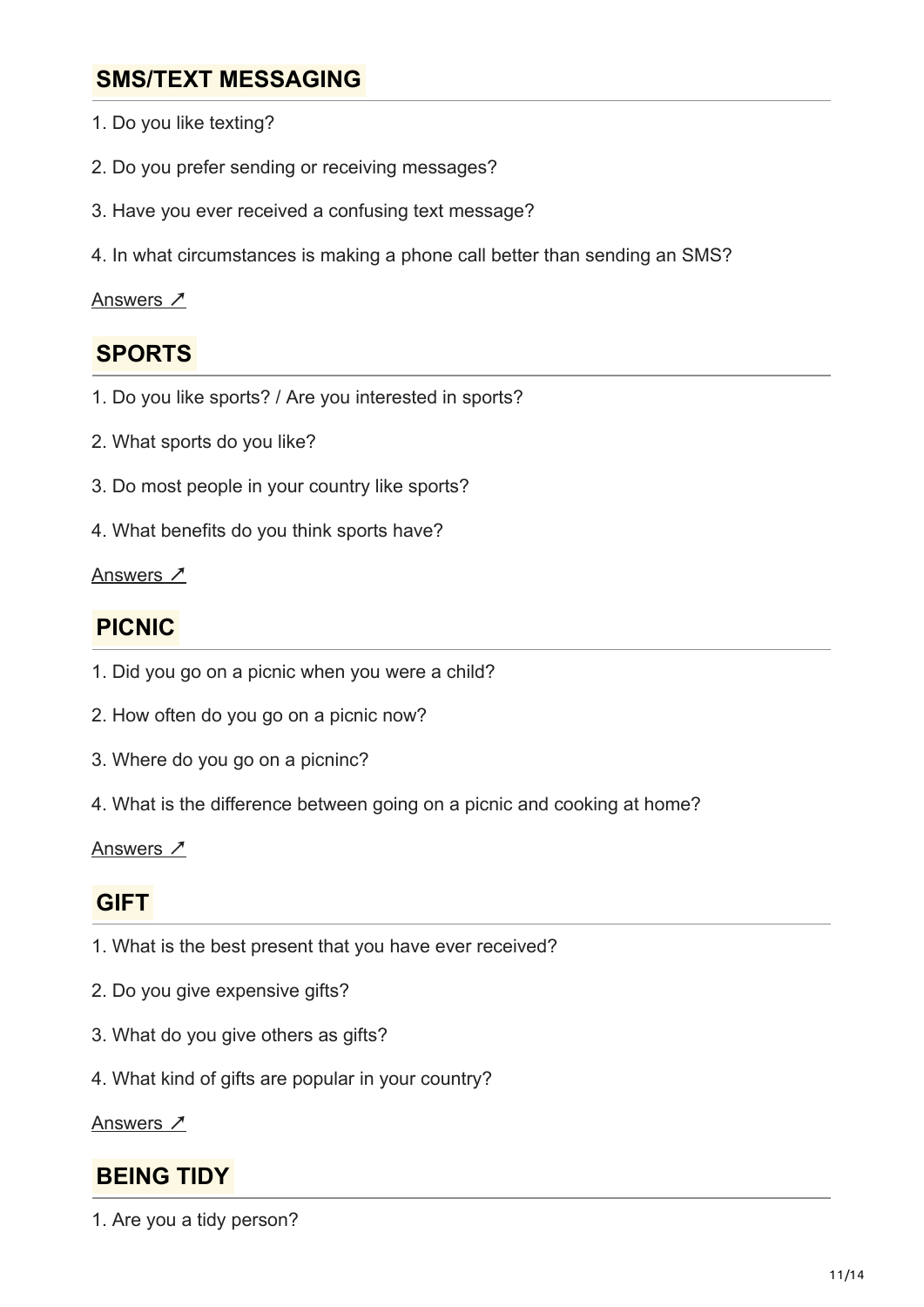- 2. How do you keep things tidy around you?
- 3. Do you think people should be tidy all the time?
- 4. Are you tidier at school/work or home?

Answers <u>プ</u>

## **DISCUSSION**

- 1. What do you like/love to talk about?
- 2. Have your discussion topics changed since you were a kid?
- 3. Do you change your opinion frequently?
- 4. Do you prefer to talk or listen?

#### Answers <u>入</u>

### **MEETING NEW PEOPLE**

- 1. How do you feel when people welcome you?
- 2. Do you often meet new people?
- 3. Do you like someone in the first meeting? why?

#### <u>Answers ∠</u>

## **LIST**

- 1. Do you make a list when you shop?
- 2. Why don't some people like making lists?
- 3. Do you make a list for your work/study?
- 4. Do you prefer to make a list on paper or your phone?

### <u>Answers プ</u>

### **JOKES & COMEDIES**

- 1. Are you good at telling jokes?
- 2. Do your friends like to tell jokes?
- 3. Do you like to watch comedies?
- 4. Have you ever watched a live show?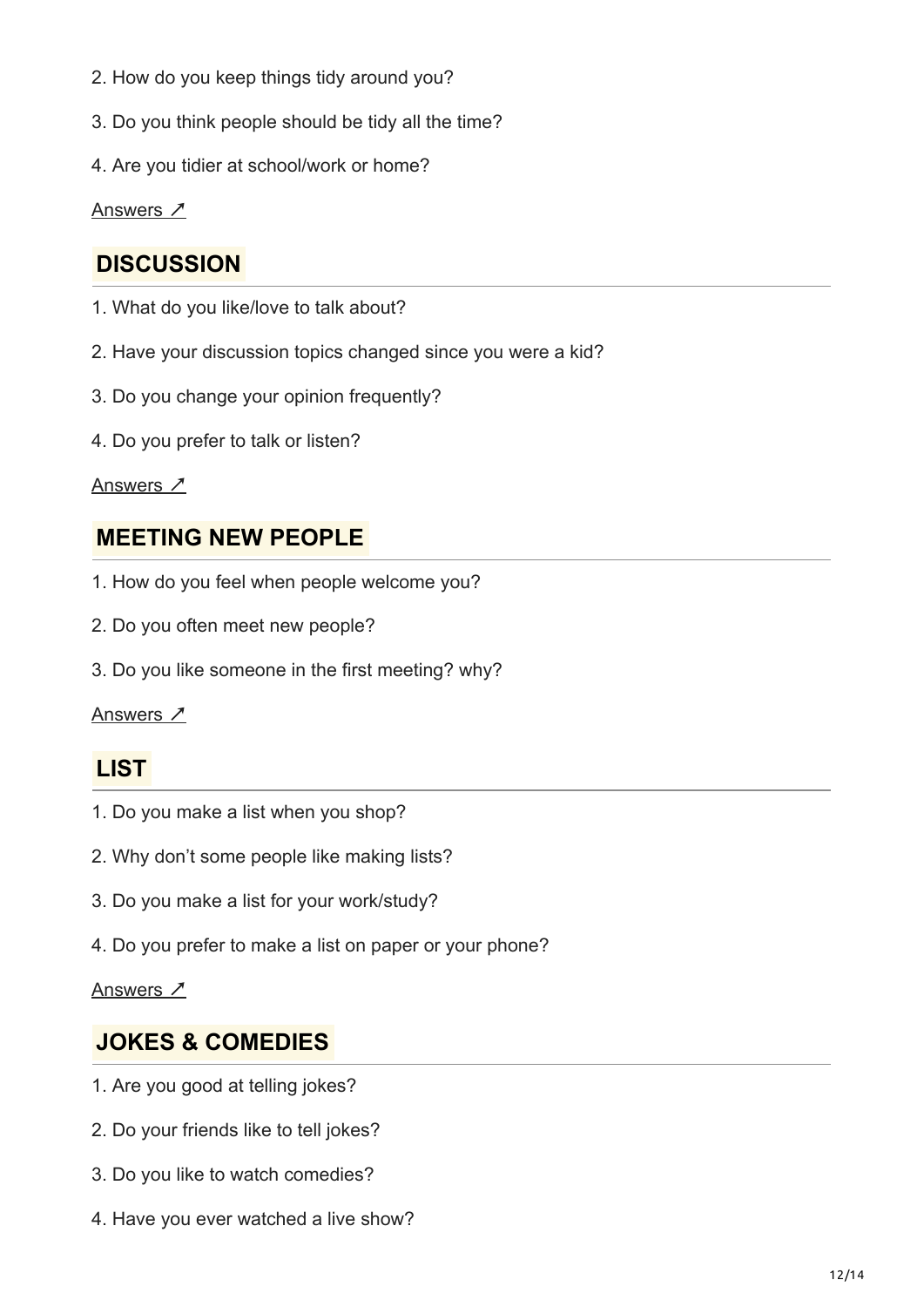## **PERFUME**

- 1. Do you use perfume?
- 2. What kind of perfume do you like?
- 3. What does perfume mean to you?
- 4. Do you give perfume as a gift?

Answers ↗

### **INSECTS**

- 1. Do you like insects?
- 2. Are there any insects where you live?
- 3. Do you think insects are useful?

Answers ↗

### **MARKET**

- 1. What do street markets sell?
- 2. Are there any street markets in your country?
- 3. What are the differences you see between a street market and a supermarket?
- 4. Do you often go to the supermarket?

### Answers ↗

### **IELTS Speaking Part-1 January to April 2022 Topics Questions/Answers PDF Download**

I hope our fully solved **Latest Makkar IELTS PDF Speaking Part-1 Topics (Jan to Apr 2022) Questions and answers free download** compilation will help you boost your language proficiency.

The answers to the topics shared above are created by our team of language experts. If [you want to read the answers written by the author, we'd recommend you to](https://www.instamojo.com/MAKKARIELTS1/buy-now-makkarielts-speaking-jan-apr-2022-fi/?ref=offer_page_more) **buy this marvellous ebook.**

**Download** the **latest IELTS Makkar January-April 2022 ebook (pdf)** on **Instamojo** and support the author.